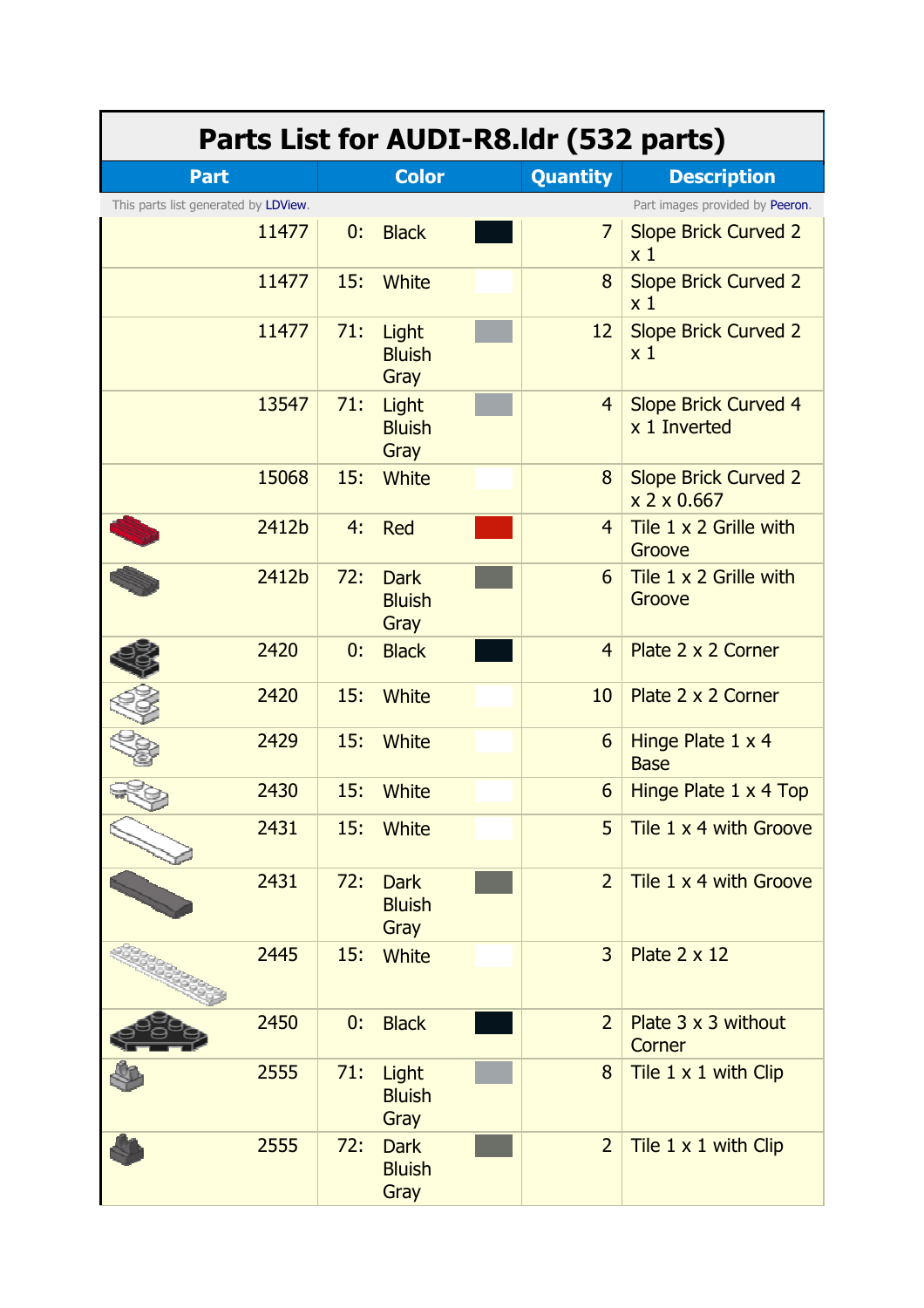| Parts List for AUDI-R8.Idr (532 parts) |       |     |                                      |  |                |                                               |  |
|----------------------------------------|-------|-----|--------------------------------------|--|----------------|-----------------------------------------------|--|
| <b>Part</b>                            |       |     | <b>Color</b>                         |  | Quantity       | <b>Description</b>                            |  |
|                                        | 2723  | 72: | <b>Dark</b><br><b>Bluish</b><br>Gray |  | $\overline{4}$ | Technic Disc 3 x 3<br>with Axlehole           |  |
|                                        | 2819  | 72: | <b>Dark</b><br><b>Bluish</b><br>Gray |  | $\mathbf{1}$   | <b>Technic Steering</b><br><b>Wheel Small</b> |  |
|                                        | 2877  | 0:  | <b>Black</b>                         |  | $\overline{4}$ | Brick 1 x 2 with Grille                       |  |
|                                        | 3001  | 15: | <b>White</b>                         |  | $\mathbf{1}$   | Brick 2 x 4                                   |  |
|                                        | 3001  | 47: | <b>Trans</b><br><b>Clear</b>         |  | $\mathbf{1}$   | Brick 2 x 4                                   |  |
|                                        | 3002  | 15: | White                                |  | $\overline{4}$ | Brick 2 x 3                                   |  |
|                                        | 3002  | 71: | Light<br><b>Bluish</b><br>Gray       |  | $\mathbf{1}$   | Brick 2 x 3                                   |  |
|                                        | 30039 | 0:  | <b>Black</b>                         |  | $\mathbf{1}$   | $=$ Tile 1 x 1 with<br>Groove                 |  |
|                                        | 30039 | 1:  | <b>Blue</b>                          |  | $\mathbf{1}$   | $=$ Tile 1 x 1 with<br>Groove                 |  |
|                                        | 30039 | 15: | <b>White</b>                         |  | $\overline{4}$ | $=$ Tile 1 x 1 with<br>Groove                 |  |
|                                        | 30039 | 36: | <b>Trans</b><br><b>Red</b>           |  | $\overline{2}$ | $=$ Tile 1 x 1 with<br>Groove                 |  |
|                                        | 30039 | 71: | Light<br><b>Bluish</b><br>Gray       |  | $\overline{2}$ | $=$ Tile 1 x 1 with<br>Groove                 |  |
|                                        | 30039 | 72: | <b>Dark</b><br><b>Bluish</b><br>Gray |  | $\overline{4}$ | $=$ Tile 1 x 1 with<br>Groove                 |  |
|                                        | 3004  | 0:  | <b>Black</b>                         |  | $\mathbf{1}$   | Brick 1 x 2                                   |  |
|                                        | 3004  | 72: | <b>Dark</b><br><b>Bluish</b><br>Gray |  | $\mathbf{1}$   | Brick 1 x 2                                   |  |
|                                        | 3005  | 72: | <b>Dark</b><br><b>Bluish</b>         |  | 5              | Brick 1 x 1                                   |  |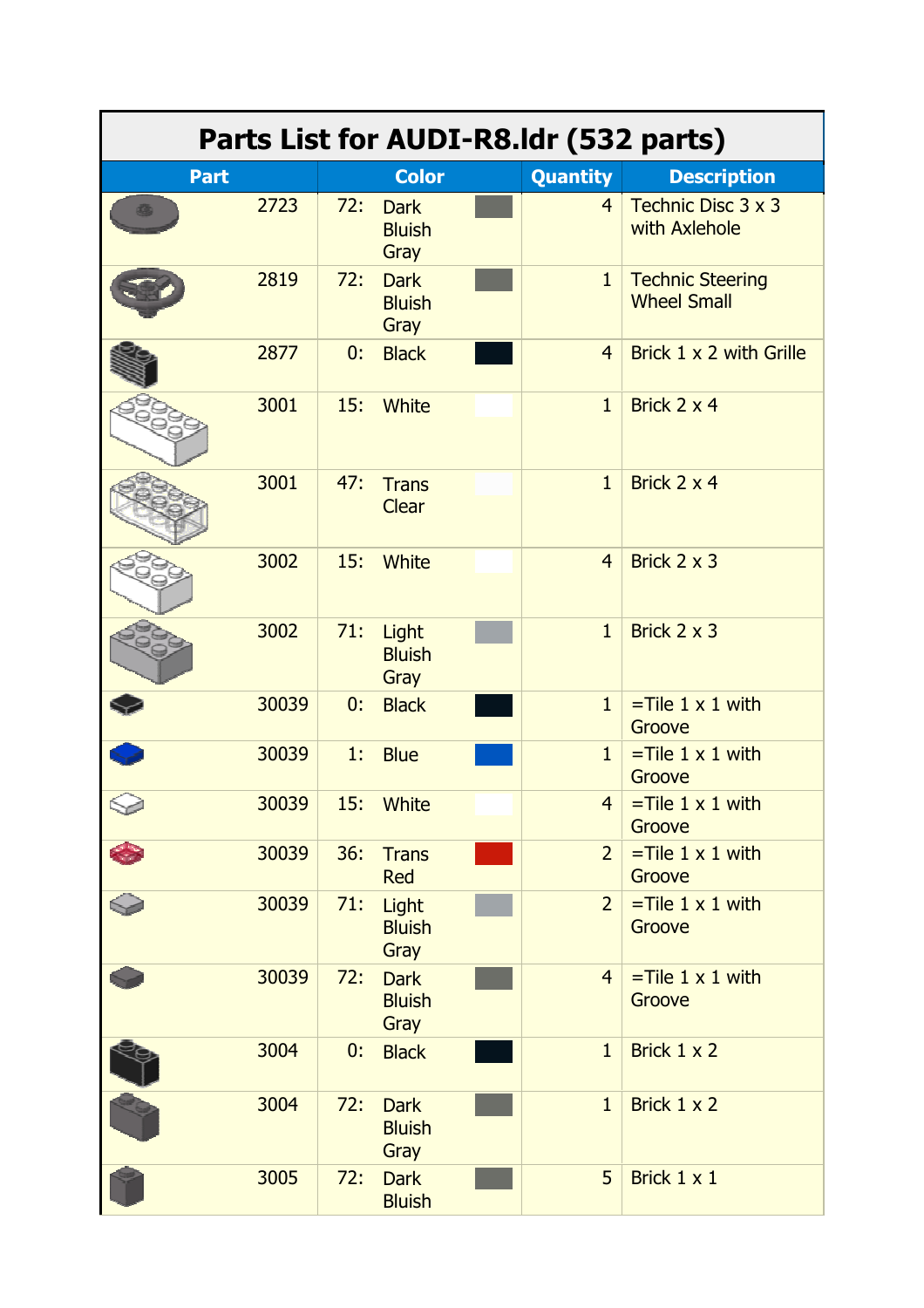| Parts List for AUDI-R8.Idr (532 parts) |      |     |                                            |  |                 |                     |  |
|----------------------------------------|------|-----|--------------------------------------------|--|-----------------|---------------------|--|
| <b>Part</b>                            |      |     | <b>Color</b>                               |  | <b>Quantity</b> | <b>Description</b>  |  |
|                                        |      |     | Gray                                       |  |                 |                     |  |
|                                        | 3006 | 0:  | <b>Black</b>                               |  | $\mathbf{1}$    | Brick $2 \times 10$ |  |
|                                        | 3007 | 15: | <b>White</b>                               |  | $\overline{2}$  | Brick 2 x 8         |  |
|                                        | 3008 | 72: | <b>Dark</b><br><b>Bluish</b><br>Gray       |  | $\overline{2}$  | Brick $1 \times 8$  |  |
|                                        | 3009 | 0:  | <b>Black</b>                               |  | $\mathbf{1}$    | Brick 1 x 6         |  |
|                                        | 3009 | 72: | <b>Dark</b><br><b>Bluish</b><br>Gray       |  | $\overline{3}$  | Brick $1 \times 6$  |  |
|                                        | 3010 | 15: | <b>White</b>                               |  | 12              | Brick 1 x 4         |  |
|                                        | 3020 | 15: | <b>White</b>                               |  | $\overline{3}$  | Plate 2 x 4         |  |
|                                        | 3021 | 0:  | <b>Black</b>                               |  | $\overline{4}$  | Plate $2 \times 3$  |  |
|                                        | 3021 | 15: | White                                      |  | 8               | Plate 2 x 3         |  |
|                                        | 3021 | 71: | Light<br><b>Bluish</b><br>Gray             |  | 8               | Plate 2 x 3         |  |
|                                        | 3022 | 15: | <b>White</b>                               |  | $\overline{2}$  | Plate $2 \times 2$  |  |
|                                        | 3023 | 0:  | <b>Black</b>                               |  | 14              | Plate $1 \times 2$  |  |
|                                        | 3023 | 15: | <b>White</b>                               |  | 6               | Plate $1 \times 2$  |  |
|                                        | 3023 | 33: | <b>Trans</b><br><b>Dark</b><br><b>Blue</b> |  | $\overline{2}$  | Plate $1 \times 2$  |  |
|                                        | 3024 | 0:  | <b>Black</b>                               |  | 6               | Plate $1 \times 1$  |  |
|                                        | 3024 | 15: | White                                      |  | 8               | Plate 1 x 1         |  |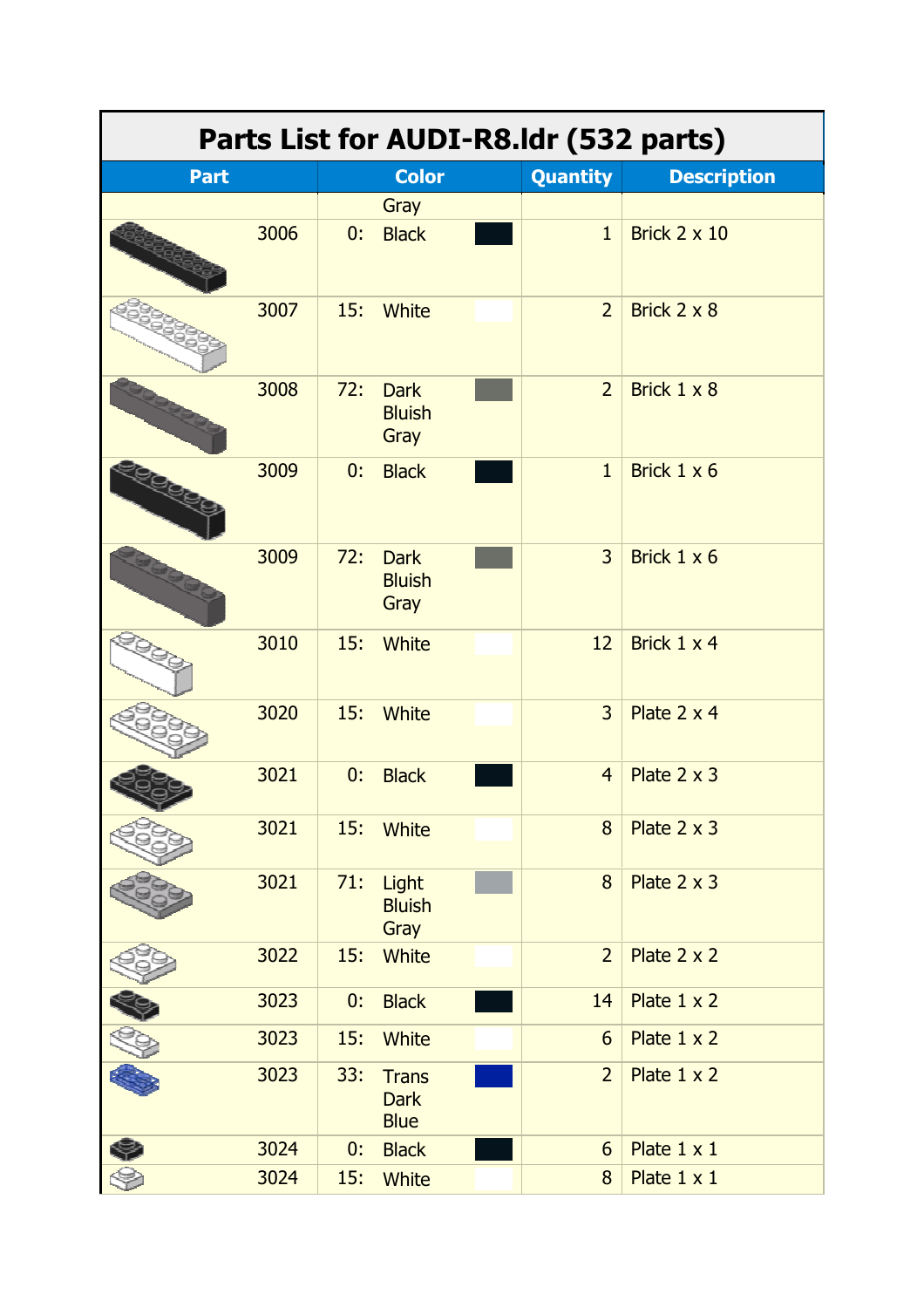| Parts List for AUDI-R8.Idr (532 parts) |       |     |                                |  |                 |                                       |  |
|----------------------------------------|-------|-----|--------------------------------|--|-----------------|---------------------------------------|--|
| <b>Part</b>                            |       |     | <b>Color</b>                   |  | <b>Quantity</b> | <b>Description</b>                    |  |
|                                        | 3024  | 25: | Orange                         |  | $\overline{2}$  | Plate $1 \times 1$                    |  |
|                                        | 3024  | 71: | Light<br><b>Bluish</b><br>Gray |  | $\overline{2}$  | Plate 1 x 1                           |  |
|                                        | 3031  | 0:  | <b>Black</b>                   |  | $\overline{4}$  | Plate 4 x 4                           |  |
|                                        | 3031  | 15: | <b>White</b>                   |  | $\mathbf{1}$    | Plate 4 x 4                           |  |
|                                        | 3032  | 0:  | <b>Black</b>                   |  | $\overline{2}$  | Plate $4 \times 6$                    |  |
|                                        | 3036  | 0:  | <b>Black</b>                   |  | $\mathbf{1}$    | Plate $6 \times 8$                    |  |
|                                        | 3036  | 15: | White                          |  | $\overline{3}$  | Plate $6 \times 8$                    |  |
|                                        | 3040b | 15: | <b>White</b>                   |  | $\overline{2}$  | Slope Brick 45 2 x 1                  |  |
|                                        | 30503 | 15: | White                          |  | $\overline{2}$  | Plate 4 x 4 without<br>Corner         |  |
|                                        | 3062b | 71: | Light<br><b>Bluish</b><br>Gray |  | $\overline{2}$  | Brick 1 x 1 Round<br>with Hollow Stud |  |
|                                        | 3068b | 15: | <b>White</b>                   |  | $\overline{2}$  | Tile 2 x 2 with Groove                |  |
|                                        | 3069b | 0:  | <b>Black</b>                   |  | $\overline{3}$  | Tile 1 x 2 with Groove                |  |
|                                        | 3069b | 71: | Light<br><b>Bluish</b><br>Gray |  | $\overline{4}$  | Tile 1 x 2 with Groove                |  |
|                                        | 3070b | 15: | White                          |  | $\overline{2}$  | Tile 1 x 1 with Groove                |  |
|                                        | 3070b | 36: | <b>Trans</b><br><b>Red</b>     |  | $\overline{4}$  | Tile $1 \times 1$ with Groove         |  |
|                                        | 32028 | 15: | <b>White</b>                   |  | $\overline{2}$  | Plate $1 \times 2$ with Door<br>Rail  |  |
| <b>REEED</b>                           | 3460  | 0:  | <b>Black</b>                   |  | $\overline{3}$  | Plate $1 \times 8$                    |  |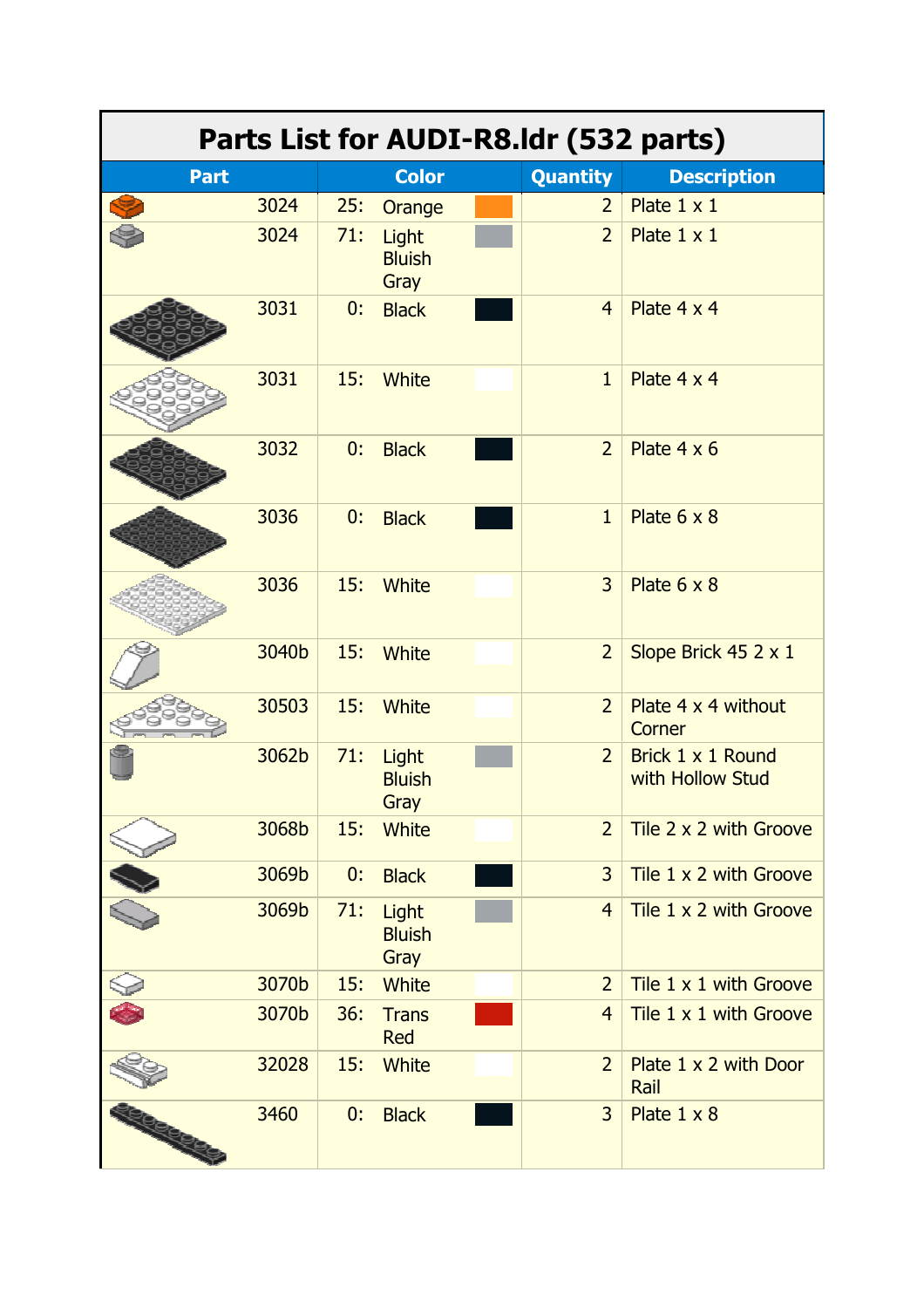| Parts List for AUDI-R8.Idr (532 parts) |       |     |                                |  |                 |                                                                          |  |
|----------------------------------------|-------|-----|--------------------------------|--|-----------------|--------------------------------------------------------------------------|--|
| <b>Part</b>                            |       |     | <b>Color</b>                   |  | <b>Quantity</b> | <b>Description</b>                                                       |  |
|                                        | 3622  | 15: | <b>White</b>                   |  | $\overline{2}$  | Brick 1 x 3                                                              |  |
|                                        | 3623  | 15: | <b>White</b>                   |  | 10              | Plate $1 \times 3$                                                       |  |
|                                        | 3623  | 71: | Light<br><b>Bluish</b><br>Gray |  | 8               | Plate $1 \times 3$                                                       |  |
|                                        | 3666  | 0:  | <b>Black</b>                   |  | $\mathbf{1}$    | Plate $1 \times 6$                                                       |  |
|                                        | 3666  | 15: | <b>White</b>                   |  | 6               | Plate $1 \times 6$                                                       |  |
|                                        | 3701  | 0:  | <b>Black</b>                   |  | $\overline{4}$  | Technic Brick 1 x 4<br>with Holes                                        |  |
|                                        | 3710  | 0:  | <b>Black</b>                   |  | 9               | Plate 1 x 4                                                              |  |
|                                        | 3710  | 15: | <b>White</b>                   |  | 10              | Plate 1 x 4                                                              |  |
|                                        | 3794a | 0:  | <b>Black</b>                   |  | $\mathbf{1}$    | Plate $1 \times 2$ without<br><b>Groove with 1 Centre</b><br><b>Stud</b> |  |
|                                        | 3794a | 71: | Light<br><b>Bluish</b><br>Gray |  | $\overline{2}$  | Plate $1 \times 2$ without<br><b>Groove with 1 Centre</b><br><b>Stud</b> |  |
|                                        | 3794b | 0:  | <b>Black</b>                   |  | $\overline{4}$  | Plate 1 x 2 with<br><b>Groove with 1 Centre</b><br><b>Stud</b>           |  |
|                                        | 3795  | 71: | Light<br><b>Bluish</b><br>Gray |  | $\mathbf{1}$    | Plate $2 \times 6$                                                       |  |
|                                        | 3832  | 0:  | <b>Black</b>                   |  | $\mathbf{1}$    | Plate $2 \times 10$                                                      |  |
|                                        | 3832  | 15: | <b>White</b>                   |  | $\mathbf{1}$    | Plate $2 \times 10$                                                      |  |
|                                        | 3894  | 0:  | <b>Black</b>                   |  | $\mathbf{1}$    | Technic Brick 1 x 6<br>with Holes                                        |  |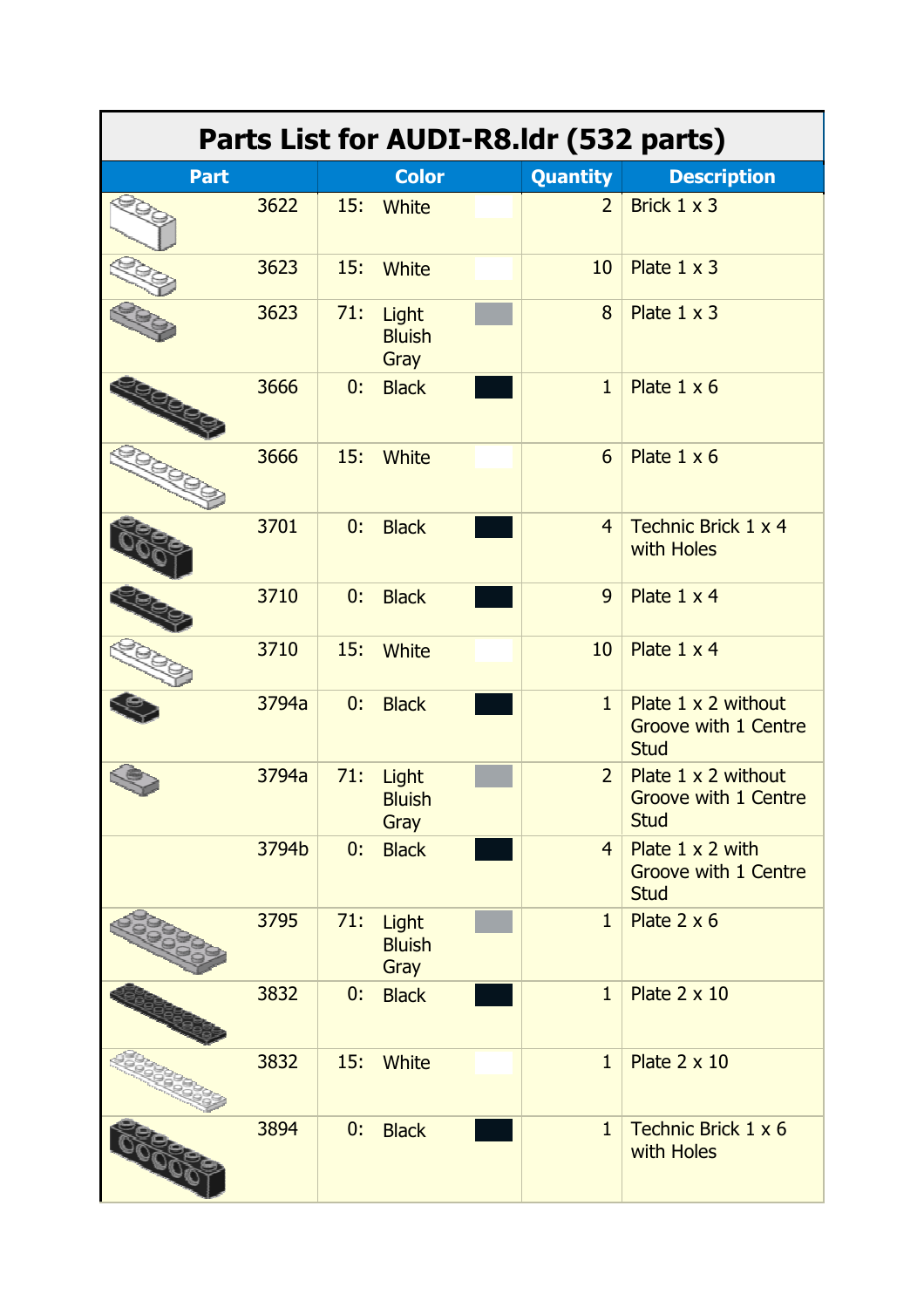| Parts List for AUDI-R8.Idr (532 parts) |       |     |                                      |  |                |                                             |  |
|----------------------------------------|-------|-----|--------------------------------------|--|----------------|---------------------------------------------|--|
| <b>Part</b>                            |       |     | <b>Color</b>                         |  | Quantity       | <b>Description</b>                          |  |
|                                        | 3937  | 0:  | <b>Black</b>                         |  | $\overline{4}$ | Hinge 1 x 2 Base                            |  |
|                                        | 3937  | 15: | <b>White</b>                         |  | $\overline{2}$ | Hinge 1 x 2 Base                            |  |
|                                        | 3958  | 15: | <b>White</b>                         |  | $\mathbf{1}$   | Plate $6 \times 6$                          |  |
|                                        | 4070  | 15: | <b>White</b>                         |  | $\overline{4}$ | Brick $1 \times 1$ with<br><b>Headlight</b> |  |
|                                        | 4070  | 72: | <b>Dark</b><br><b>Bluish</b><br>Gray |  | $\mathbf{1}$   | Brick 1 x 1 with<br><b>Headlight</b>        |  |
|                                        | 4162  | 15: | <b>White</b>                         |  | $\mathbf{1}$   | Tile $1 \times 8$                           |  |
|                                        | 4286  | 72: | <b>Dark</b><br><b>Bluish</b><br>Gray |  | $\overline{2}$ | Slope Brick 33 3 x 1                        |  |
|                                        | 43722 | 0:  | <b>Black</b>                         |  | $\mathbf{1}$   | Wing 2 x 3 Right                            |  |
|                                        | 43722 | 15: | White                                |  | $\mathbf{1}$   | Wing 2 x 3 Right                            |  |
|                                        | 43723 | 0:  | <b>Black</b>                         |  | $\mathbf{1}$   | Wing 2 x 3 Left                             |  |
|                                        | 43723 | 15: | <b>White</b>                         |  | $\mathbf{1}$   | Wing 2 x 3 Left                             |  |
|                                        | 44309 | 0:  | <b>Black</b>                         |  | $\overline{4}$ | Tyre 22/ 30 x 30 ZR                         |  |
|                                        | 44728 | 0:  | <b>Black</b>                         |  | $\overline{2}$ | Bracket $1 \times 2 - 2 \times 2$           |  |
|                                        | 44728 | 15: | White                                |  | 8              | Bracket $1 \times 2 - 2 \times 2$           |  |
|                                        | 4477  | 0:  | <b>Black</b>                         |  | $\overline{4}$ | Plate 1 x 10                                |  |
|                                        | 4477  | 15: | <b>White</b>                         |  | 3              | Plate 1 x 10                                |  |
|                                        | 4477  | 72: | <b>Dark</b><br><b>Bluish</b><br>Gray |  | $\overline{2}$ | Plate $1 \times 10$                         |  |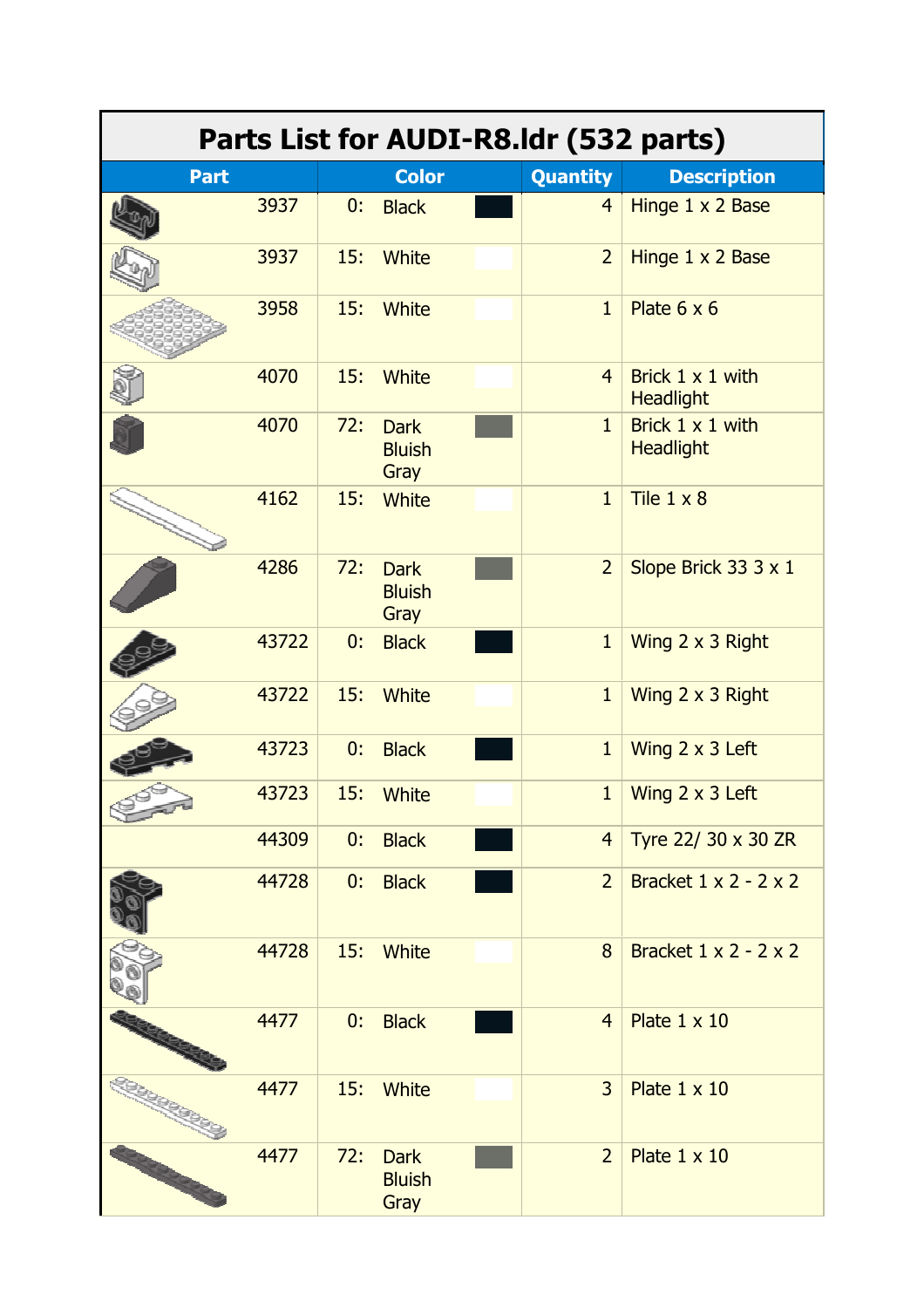| Parts List for AUDI-R8.Idr (532 parts) |       |     |                                            |  |                 |                                                                       |  |
|----------------------------------------|-------|-----|--------------------------------------------|--|-----------------|-----------------------------------------------------------------------|--|
| <b>Part</b>                            |       |     | <b>Color</b>                               |  | <b>Quantity</b> | <b>Description</b>                                                    |  |
|                                        | 4592  | 0:  | <b>Black</b>                               |  | $\mathbf{1}$    | <b>Hinge Control Stick</b><br><b>Base</b>                             |  |
|                                        | 4592  | 71: | Light<br><b>Bluish</b><br>Gray             |  | $\overline{2}$  | <b>Hinge Control Stick</b><br><b>Base</b>                             |  |
|                                        | 4593  | 0:  | <b>Black</b>                               |  | $\mathbf{1}$    | <b>Hinge Control Stick</b>                                            |  |
|                                        | 4593  | 71: | Light<br><b>Bluish</b><br>Gray             |  | $\overline{2}$  | <b>Hinge Control Stick</b>                                            |  |
|                                        | 50746 | 15: | <b>White</b>                               |  | 16              | $=$ Slope Brick 31 1 x 1<br>x 0.667                                   |  |
|                                        | 50746 | 33: | <b>Trans</b><br><b>Dark</b><br><b>Blue</b> |  | $\overline{2}$  | $=$ Slope Brick 31 1 $\times$ 1<br>x 0.667                            |  |
|                                        | 50950 | 15: | <b>White</b>                               |  | 12              | <b>Slope Brick Curved 3</b><br>x <sub>1</sub>                         |  |
|                                        | 52107 | 0:  | <b>Black</b>                               |  | $\overline{2}$  | Brick 1 x 2 with Studs<br>on Sides                                    |  |
|                                        | 54383 | 15: | <b>White</b>                               |  | $\mathbf{1}$    | Wing 3 x 6 Right                                                      |  |
|                                        | 54384 | 15: | <b>White</b>                               |  | $\mathbf{1}$    | Wing $3 \times 6$ Left                                                |  |
|                                        | 56145 | 72: | <b>Dark</b><br><b>Bluish</b><br>Gray       |  | $\overline{4}$  | Wheel Rim $20 \times 30$<br>with 6 Spokes and<br><b>External Ribs</b> |  |
|                                        | 6019  | 15: | <b>White</b>                               |  | $\overline{2}$  | Plate $1 \times 1$ with Clip<br>Horizontal (Open U-<br>Clip)          |  |
|                                        | 6019  | 72: | <b>Dark</b><br><b>Bluish</b><br>Gray       |  | $\overline{2}$  | Plate $1 \times 1$ with Clip<br>Horizontal (Open U-<br>Clip)          |  |
|                                        | 60478 | 15: | <b>White</b>                               |  | $\overline{2}$  | Plate $1 \times 2$ with<br>Handle on End                              |  |
|                                        | 60478 | 71: | Light<br><b>Bluish</b><br>Gray             |  | 8               | Plate $1 \times 2$ with<br>Handle on End                              |  |
|                                        | 60478 | 72: | <b>Dark</b><br><b>Bluish</b>               |  | $\overline{4}$  | Plate $1 \times 2$ with<br><b>Handle on End</b>                       |  |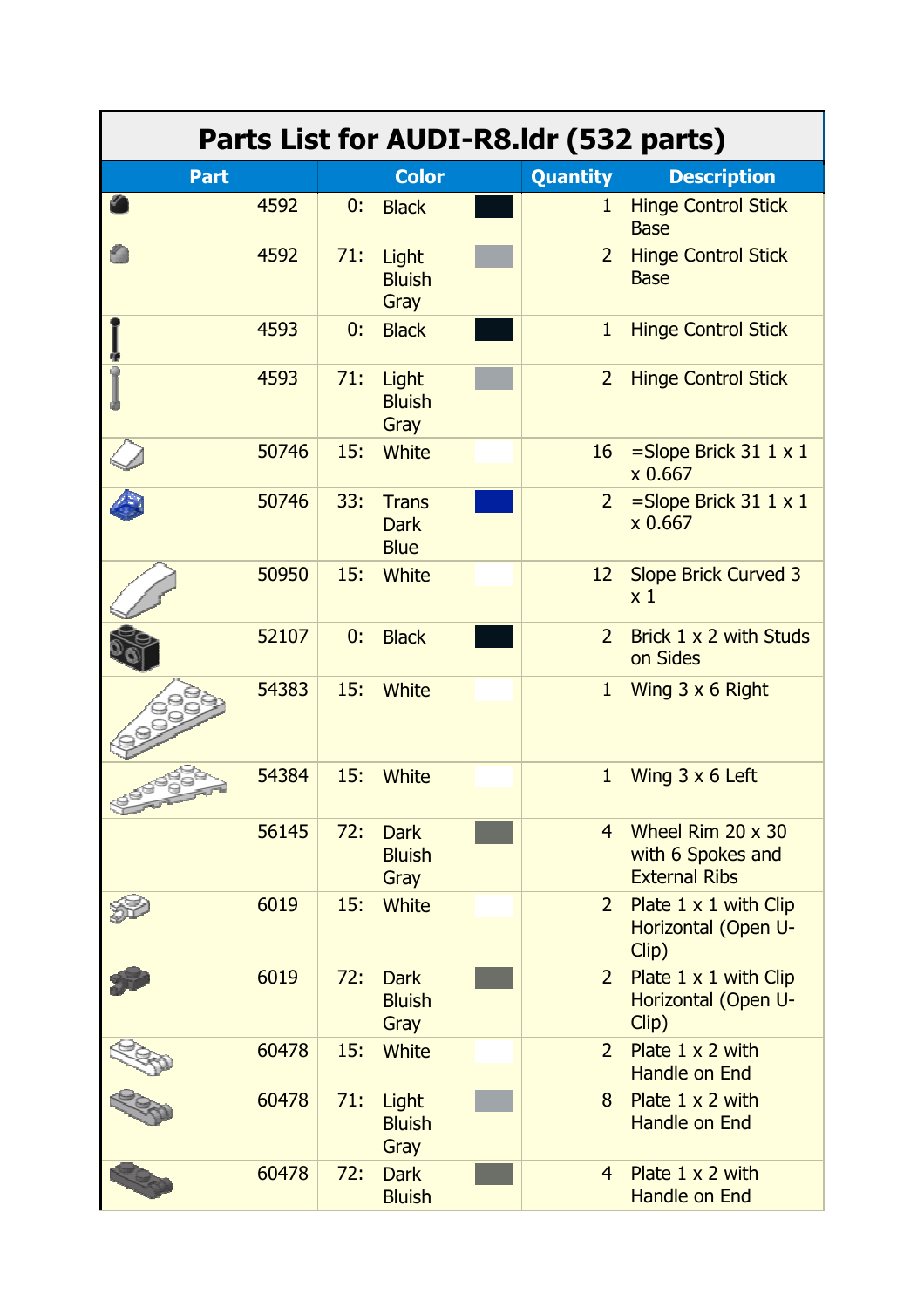| Parts List for AUDI-R8.Idr (532 parts) |       |      |                                            |  |                 |                                                       |  |
|----------------------------------------|-------|------|--------------------------------------------|--|-----------------|-------------------------------------------------------|--|
| <b>Part</b>                            |       |      | <b>Color</b>                               |  | <b>Quantity</b> | <b>Description</b>                                    |  |
|                                        |       |      | Gray                                       |  |                 |                                                       |  |
|                                        | 60479 | 15:  | <b>White</b>                               |  | $\mathbf{1}$    | Plate $1 \times 12$                                   |  |
|                                        | 60481 | 0:   | <b>Black</b>                               |  | $\overline{4}$  | Slope Brick 65 2 x 1 x<br>$\overline{2}$              |  |
|                                        | 6091  | 0:   | <b>Black</b>                               |  | $\overline{4}$  | Brick $2 \times 1 \times 1 \& 1/3$<br>with Curved Top |  |
| <b>LO GROOM</b>                        | 6112  | 15:  | White                                      |  | $\mathbf{1}$    | Brick $1 \times 12$                                   |  |
|                                        | 6134  | 0:   | <b>Black</b>                               |  | $\overline{4}$  | Hinge 2 x 2 Top                                       |  |
|                                        | 6134  | 15:  | White                                      |  | $\overline{2}$  | Hinge 2 x 2 Top                                       |  |
|                                        | 61678 | 15:  | <b>White</b>                               |  | 12              | <b>Slope Brick Curved 4</b><br>x <sub>1</sub>         |  |
|                                        | 62361 | 15:  | <b>White</b>                               |  | $\overline{4}$  | Car Mudguard 6 x 1.5<br>x 1 with Arch                 |  |
|                                        | 63864 | 0:   | <b>Black</b>                               |  | $\overline{4}$  | Tile 1 x 3 with Groove                                |  |
|                                        | 63864 | 15:  | <b>White</b>                               |  | $\overline{2}$  | Tile 1 x 3 with Groove                                |  |
|                                        | 63864 | 33:  | <b>Trans</b><br><b>Dark</b><br><b>Blue</b> |  | $\overline{2}$  | Tile 1 x 3 with Groove                                |  |
|                                        | 63864 | 71:  | Light<br><b>Bluish</b><br>Gray             |  | $\overline{2}$  | Tile 1 x 3 with Groove                                |  |
|                                        | 63864 | 191: | <b>Bright</b><br>Light<br>Orange           |  | $\mathbf{1}$    | Tile 1 x 3 with Groove                                |  |
|                                        | 6587  | 72:  | <b>Dark</b><br><b>Bluish</b><br>Gray       |  | $\overline{4}$  | <b>Technic Axle 3 with</b><br><b>Stud</b>             |  |
|                                        | 6636  | 0:   | <b>Black</b>                               |  | $\overline{2}$  | Tile $1 \times 6$                                     |  |